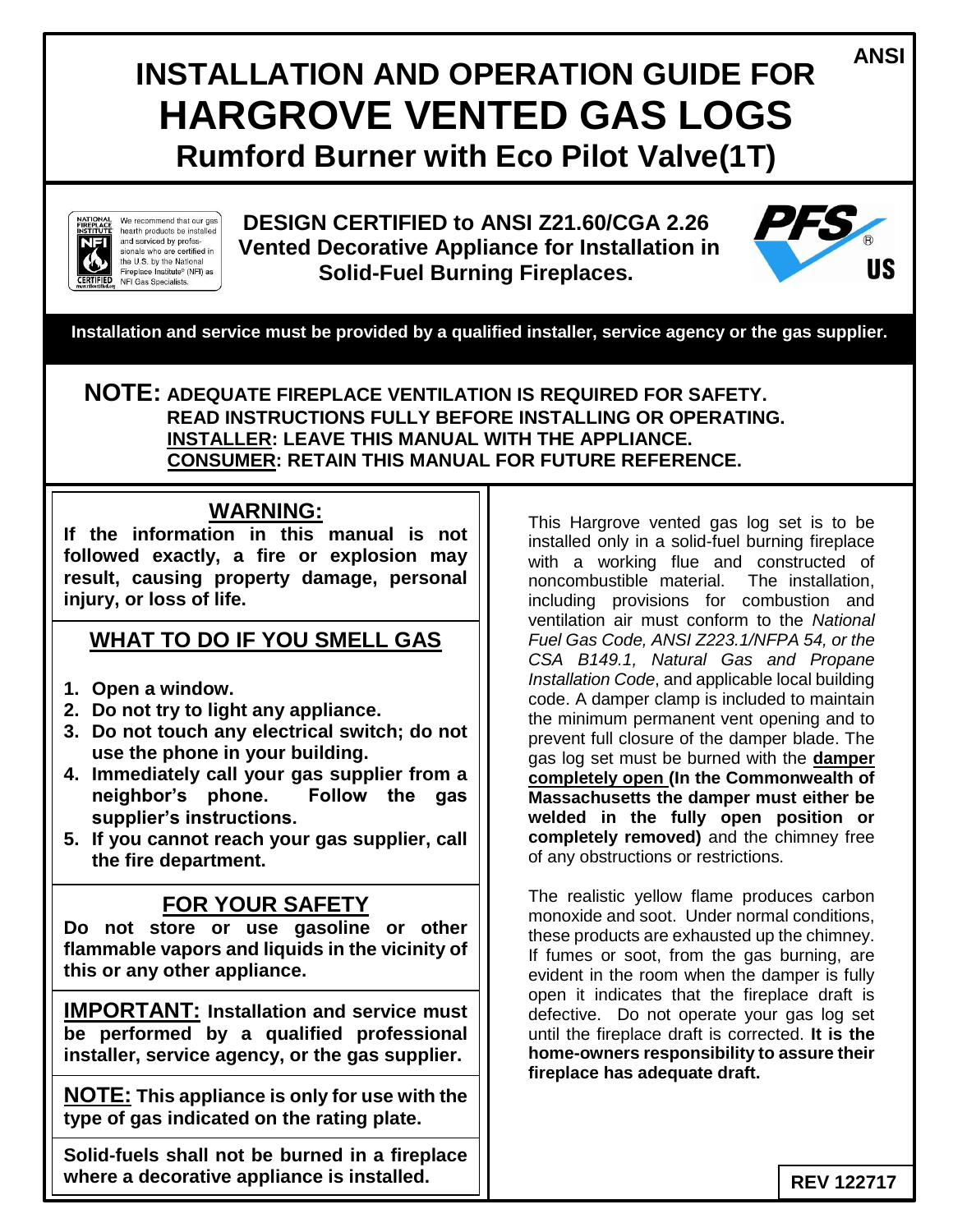### **IMPORTANT PRE-INSTALLATION AND FIREPLACE SAFETY INFORMATION**

#### **WARNING: This appliance assembly contains burner orifices specifically for the input gas and Btu rating. Modifying or failure to use the factory orifice may cause property damage, personal injury or loss of life.**

- 1. It is recommended that adults be present when this gas appliance is operating. It is recommended that this unit is not left burning when unattended or while anyone is sleeping.
- 2. Do not use a natural gas set for propane or a propane set for natural gas. If the gas type is not correct. DO NOT INSTALL. Contact your dealer for immediate assistance.
- 3. There are many different local codes for gas fire logs. The installation and the provision for combustion and ventilation air must conform to local codes and, or in the absence of local codes, with the National Fuel Gas Code ANSI Z223.1 – (most current revision).
- 4. Gas log sets must be installed by personnel qualified for installing gas appliances.
- 5. This appliance must be installed only in a solid-fuel burning fireplace with a working flue and constructed of noncombustible materials. Solid fuels are not to be burned in a fireplace where a decorative appliance has been installed.
- 6. A permanent free opening must be provided by either the fireplace chimney or chimney damper to vent flue gasses. Any chimney damper must be fixed in a manner, which will maintain the permanent free opening at all times. Use Table II to determine the minimum permanent free opening based on chimney height and the appliance Btu input rating. Refer to the Damper Stop section for additional directions.
- 7. The minimum free opening is based only on two factors; chimney height and Btu input rating. Many other factors affect the fireplace drafting. It is the homeowner's responsibility to assure their fireplace has adequate draft. If fumes or soot from the gas burning are evident in the room when the damper is fully open, it indicates that the fireplace draft is defective. Do not operate your gas log set until the fireplace draft is corrected. Consult your fireplace specialist.
- 8. A fireplace screen must be in place when the appliance is operating and, unless other provisions for combustion air are provided, the screen shall have an opening(s) for introduction of combustion air.
- 9. When glass fireplace doors are used, always operate gas log set with the doors fully open to allow for proper combustion air and to keep control valves from overheating.
- 10. The minimum inlet supply pressure for the purpose of input adjustment is 5.0 inches (natural gas) 11 inches (propane gas) in water column. The maximum inlet supply pressure is 10.5 inches (natural gas) 13 inches (propane gas) in water column.
- 11. The appliance and its individual shut-off valve must be disconnected from the gas supply piping system during any pressure testing of that system at test pressures in excess of 1/2 psig (3.5kPa). The appliance must be isolated from the gas supply piping system by closing its individual manual valve during pressure testing equal to or less than 1/2 psig (3.5kPa).
- 12. The fireplace chimney or venting system should be examined annually and cleaned as required by a qualified agency.
- 13. After burning for several hours the logs become fragile and should not be handled. Knocking or rubbing logs can cause concrete to crumble and is not covered under the warranty.
- 14. To clean the logs, use a soft dry paintbrush for periodic dusting of the gas fire logs.
- 15. To clean the burner, shut off the gas supply, remove the burner pan media, and vacuum the burner ports. After cleaning, replace burner pan media and light the pilot according to the lighting instructions.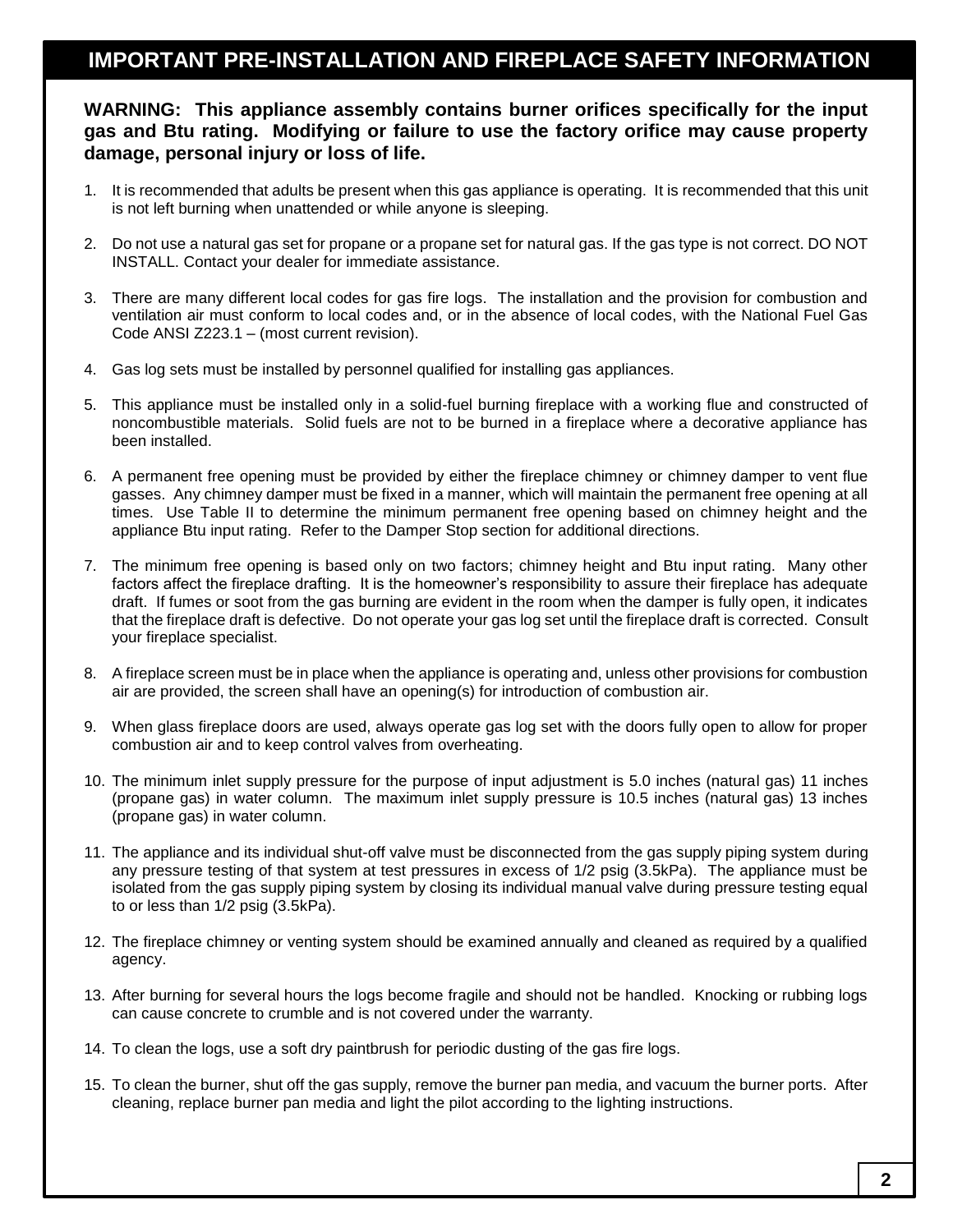# **SPECIFICATIONS AND DIMENSIONS**

Each gas log set requires a minimum 16-inch front opening height and minimum 10-inch depth. To determine the largest set that will fit in a fireplace consult the charts below.

| <b>RUMFORD FIREPLACE SIZE CHART</b><br><b>Back Width</b>  |                    |                   |                    |                |                  |                  |  |  |  |
|-----------------------------------------------------------|--------------------|-------------------|--------------------|----------------|------------------|------------------|--|--|--|
|                                                           |                    |                   |                    |                |                  |                  |  |  |  |
|                                                           |                    |                   |                    |                |                  |                  |  |  |  |
| <b>Front Width</b>                                        |                    |                   |                    |                |                  |                  |  |  |  |
| <b>TABLE I</b>                                            |                    |                   |                    |                |                  |                  |  |  |  |
|                                                           | <b>MINIMUM</b>     | <b>MINIMUM</b>    | <b>MINIMUM</b>     | <b>MINIMUM</b> |                  |                  |  |  |  |
| <b>SET SIZE</b>                                           | <b>FRONT WIDTH</b> | <b>BACK WIDTH</b> | <b>DEPTH</b>       | <b>HEIGHT</b>  | <b>BTU(NG)</b>   | BTU(LP)          |  |  |  |
| 12"                                                       | 24"                | 13"               | 10"                | 16"            | 38,000           | 38,000           |  |  |  |
| 18"                                                       | 30"                | 13"               | 12"                | 16"            | 42,000           | 42,000           |  |  |  |
| 24"                                                       | 36"                | 13"               | 12"                | 16"            | 45,000           | 45,000           |  |  |  |
| 30"                                                       | 42"                | 15"               | 14"                | 16"            | 50,000           | 50,000           |  |  |  |
| <b>STANDARD FIREPLACE SIZE CHART</b><br><b>Back Width</b> |                    |                   |                    |                |                  |                  |  |  |  |
|                                                           |                    |                   |                    |                |                  |                  |  |  |  |
|                                                           |                    |                   |                    |                |                  |                  |  |  |  |
|                                                           |                    |                   |                    |                |                  |                  |  |  |  |
|                                                           |                    |                   | <b>Front Width</b> |                |                  |                  |  |  |  |
|                                                           |                    |                   |                    |                |                  |                  |  |  |  |
|                                                           |                    | <b>TABLE I</b>    |                    |                |                  |                  |  |  |  |
|                                                           | <b>MINIMUM</b>     | <b>MINIMUM</b>    | <b>MINIMUM</b>     | <b>MINIMUM</b> |                  |                  |  |  |  |
| <b>SET SIZE</b>                                           | <b>FRONT WIDTH</b> | <b>BACK WIDTH</b> | <b>DEPTH</b>       | <b>HEIGHT</b>  | <b>BTU(NG)</b>   | <b>BTU(LP)</b>   |  |  |  |
| 12"                                                       | 20"                | 16"               | 10"                | 16"            | 38,000           | 38,000           |  |  |  |
| 18"                                                       | 26"                | 17"               | 12"                | 16"            | 42,000           | 42,000           |  |  |  |
| 24"<br>30"                                                | 32"<br>38"         | 18"<br>20"        | 12"<br>14"         | 16"<br>16"     | 45,000<br>50,000 | 45,000<br>50,000 |  |  |  |

### **TABLE II**

**Free opening area of chimney damper for venting combustion products from decorative appliances for installation in vented fireplaces. Minimum size of chimney flue is 8" diameter.**

### **Minimum Permanent Free Opening, Square Inches**

| <b>Chimney</b><br>Height, | 29                                       | 39     | 51      | 64      |  |  |
|---------------------------|------------------------------------------|--------|---------|---------|--|--|
| Feet                      | Appliance Input Rating, Btu Per Hour (w) |        |         |         |  |  |
| 6                         | 34,000                                   | 46,400 | 62,400  | 80,000  |  |  |
| 8                         | 37,000                                   | 50,400 | 68,000  | 86,000  |  |  |
| 10                        | 40,400                                   | 55,800 | 74,400  | 96,400  |  |  |
| 15                        | 44,600                                   | 62,400 | 84,000  | 108,800 |  |  |
| 25                        | 50,400                                   | 68,400 | 94,000  | 122,200 |  |  |
| 30                        | 55,200                                   | 76,800 | 105,800 | 138,600 |  |  |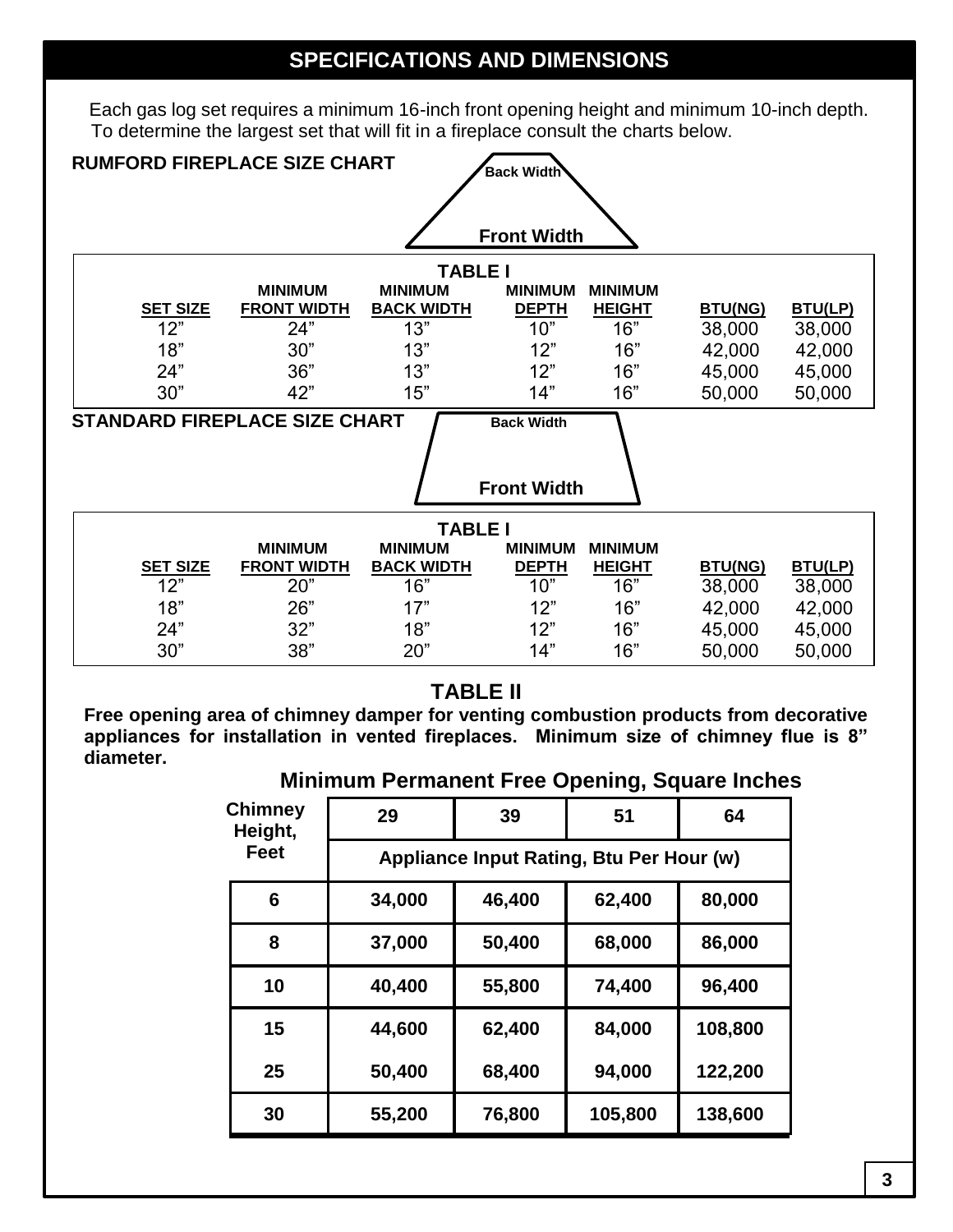# **PRE-INSTALLATION CHECKLIST**

# **FIREPLACE AND CHIMNEY**

- Fireplace is approved for solid-fuel burning and made of non-combustible materials.
- Operational damper with a chimney free of any obstruction or restriction.
- Fireplace has proper draft to accommodate decorative appliance.
- Fireplace is free from debris or ash.
- Fireplace is free of obstruction such as log grate, log lighter, etc.; that would prohibit the installation of the log set.
- If the floor is recessed or glass doors are installed on the fireplace, the appliance may need to be elevated to ensure proper air flow.
- Consult table to determine if the set is properly sized for the installation in the fireplace.

# **GAS LINE**

- Ensure gas line is in safe condition and that it is adequate for the installation.
- Check gas line sizing to ensure it is properly sized for the appliance.
- For ease of installation gas line should be located on the right side of the fireplace when possible.
- Turn the gas supply line off and you are ready to begin burner installation.

# **DAMPER STOP INSTALLATION**

Attach the damper stop clamp to the fireplace damper blade. Position the clamp to prevent full closure of the fireplace damper blade.

If the damper stop provided does not fit, the installer shall install a permanent damper stop that will keep the damper open to a minimum opening as determined on page 3 Table II of the instructions.



 **4**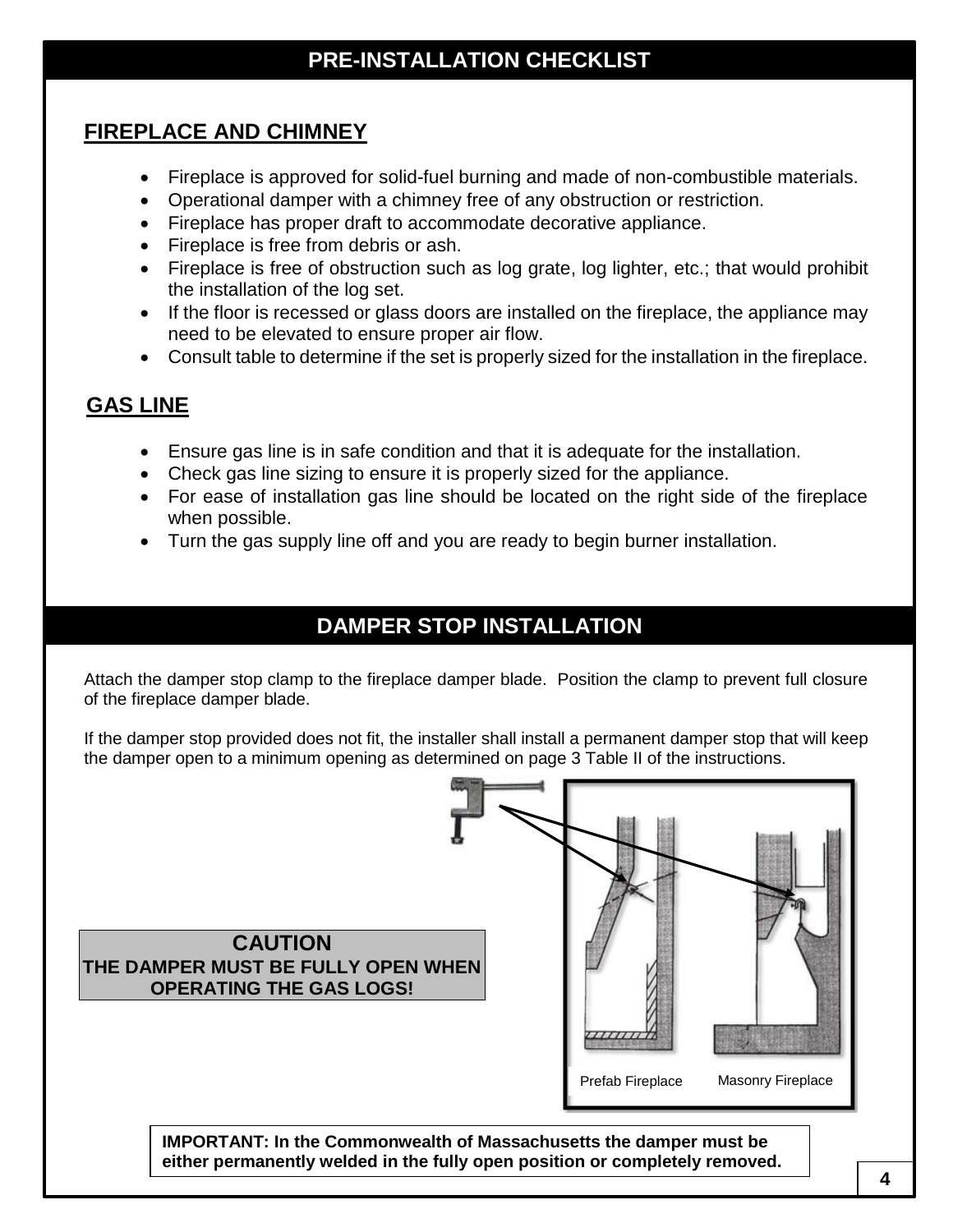# **BURNER PARTS LIST**



\*Photos not to scale

| ITEM         | <b>PART NUMBER</b>          | <b>DESCRIPTION</b>                       |
|--------------|-----------------------------|------------------------------------------|
| 1            | <b>RM</b>                   | <b>Rumford Burner</b>                    |
| $\mathbf{2}$ | <b>SKC-C</b>                | <b>Gas Control Valve</b>                 |
| 3            | <b>REG-4(NG) REG-10(LP)</b> | <b>Gas Regulator</b>                     |
| 4            | RSTPB-18                    | <b>Pilot Assembly (NG)</b>               |
|              | RSTPB-18LP                  | <b>Pilot Assembly (LP)</b>               |
| 5            | $48 - 6 - 6$                | <b>Natural Gas Orifice(NG sets only)</b> |
| 6            | AM 3/8 X 3/8                | LP Air Mixer(LP sets only)               |
|              |                             |                                          |
| 7            | FCNW-18                     | <b>Non-Whistling Gas Flex Connector</b>  |
| 8            | DS                          | <b>Damper Stop</b>                       |
| 9            | <b>RW</b>                   | <b>Glowing Embers</b>                    |
| 10           | <b>VC</b>                   | <b>Volcanic Cinder</b>                   |
|              |                             |                                          |

**NOTE: Replacement parts can be ordered from your local Hargrove dealer.**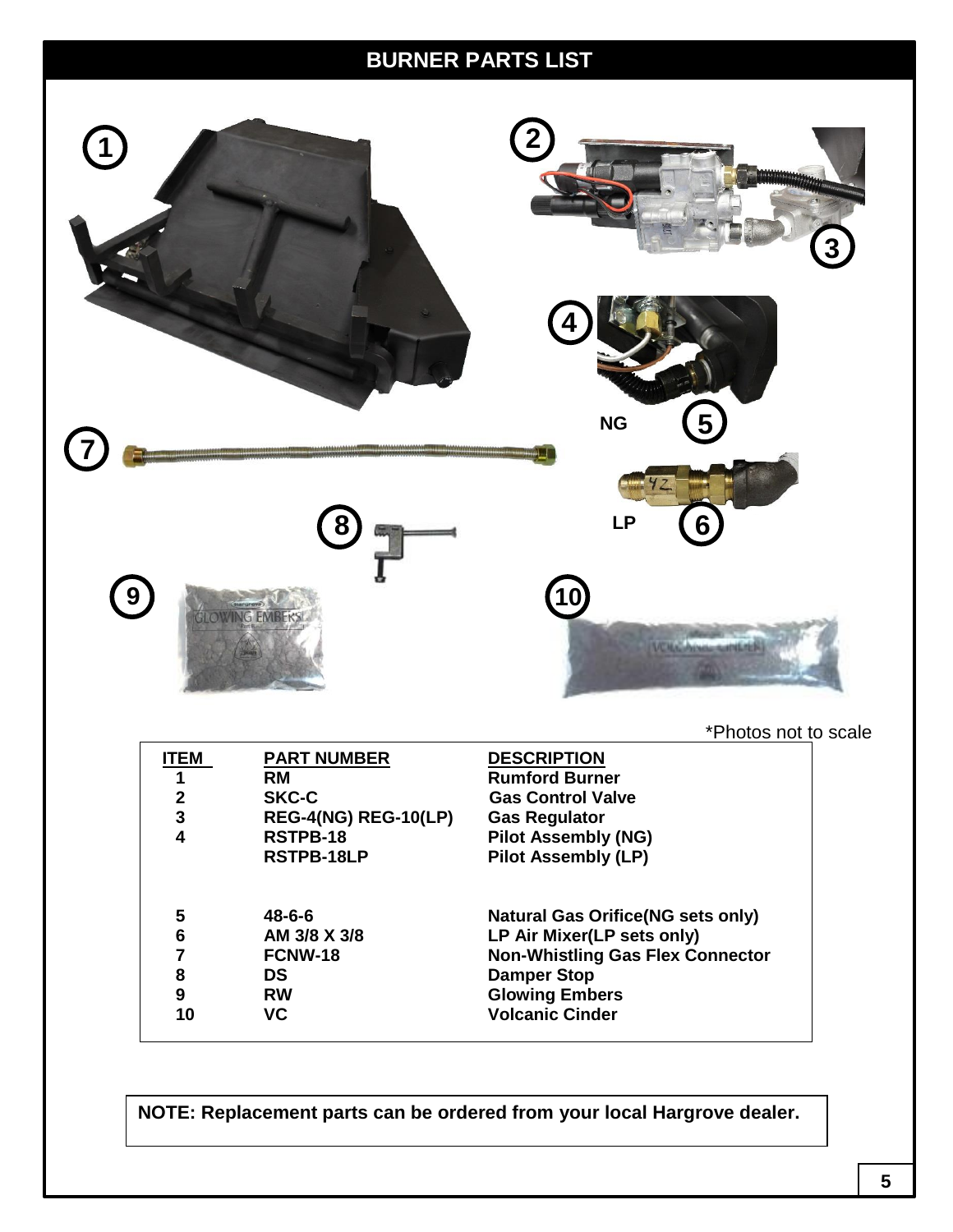### **BURNER POSITIONING**

**Check that the gas is turned off**. Center the burner on the fireplace floor. The burner should be located under the flue opening.

**NOTE- if the floor is recessed or glass doors are installed, burner must be elevated with firebrick or equivalent to ensure proper air flow over valve systems.**

**BURNER POSITION**



# **GAS CONNECTION**

**Check that the gas is turned off**. Any remote kits should be installed on the burner at this point, refer to instructions with kit for that installation.

The gas supply line should be  $\frac{1}{2}$ " inside diameter (ID) up to 30 feet and ¾" for longer distance.

Use the non-whistling flex connector provided in the accessory kit to connect the gas supply to the burner kit. Check to make sure the burner is in the correct position.

**Turn the gas supply on and check connection for leaks using a soapy solution.**

**NOTE- at this point install and program any remote kits, refer to the instructions provided with those kits for installation.**



**Connect to gas**

**IMPORTANT: The minimum inlet supply pressure for the purpose of input adjustment is 5.0 inches (natural gas) 11 inches (propane gas) in water column. The maximum inlet supply pressure is 10.5 inches (natural gas) 13 inches (propane gas) in water column.**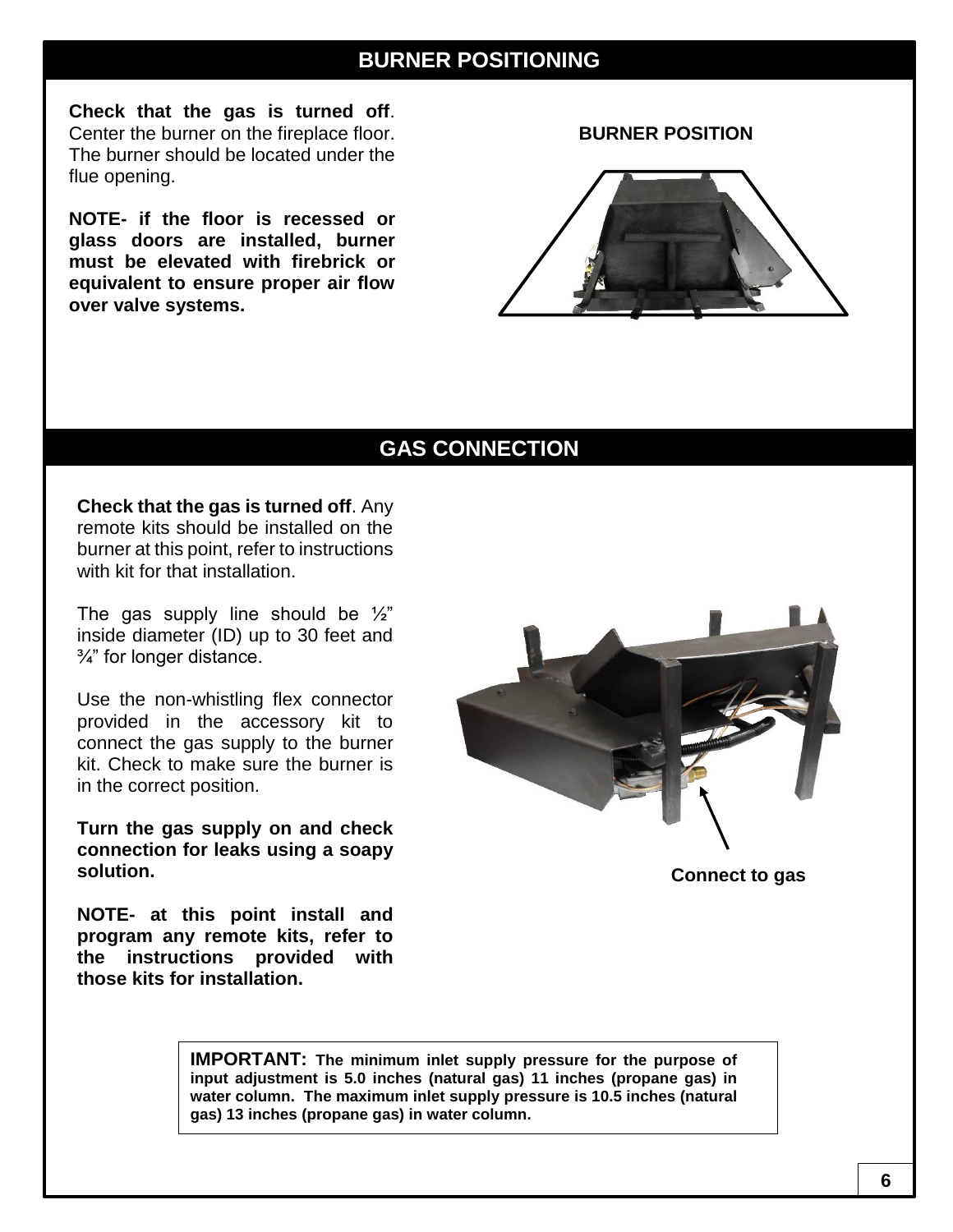# **LIGHTING THE PILOT**

**Read the lighting instruction plate attached to the gas valve or located at the end of these instructions.**

Push in gas control knob slightly and turn clockwise until the knob will not turn any longer. This is the "OFF" position. The word off should be at the 12 o'clock position on the control knob.

Slightly push in on pilot knob and turn valve to the "PILOT" position. Push the knob in all the way and hold in. Immediately light the pilot. *(The pilot is located on the back right corner of the burner pan*) Continue to hold the knob for at least 30 seconds after the pilot is lit. Release the knob and the pilot should remain lit.

Turn the burner to the "ON", the pilot flame should ignite the main burner within 4 seconds.

**Carefully check the connections for leaks using a soapy solution.**

**NOTE- if the pilot will not stay lit after several tries turn the control off and call a technician.**



**IMPORTANT: These controls are factory preset and will not normally require additional adjustment of the pilot flame. If field adjustment of the pilot flame is required, adjust using the pilot adjustment screw. The 90 degree pilot should produce 2 flames about 1-1 ½" in 2 directions. One flame should come towards the front of the firebox to ignite the burner and the other, wrapping around the thermocouple to ensure proper valve operation.**

# **BURNER MEDIA**

Fill the burner pan with Glowing Embers (Rockwool). For best results pinch off pieces of the Rockwool the size of a dime and feather it out

**Test fire the burner once again for flame distribution, media can be altered to achieve desired flame appearance.**

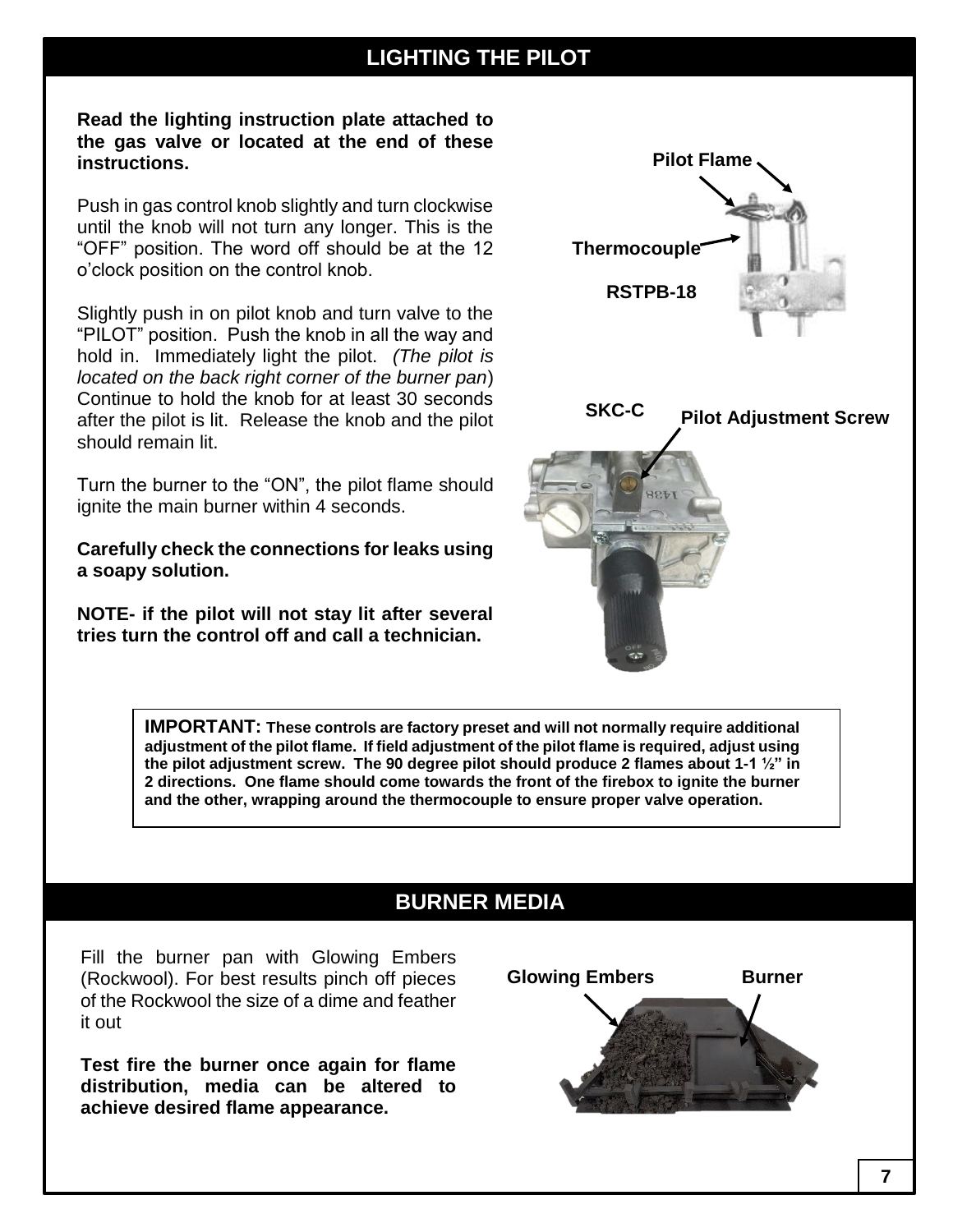### **LOG INSTALLATION**

Install the logs based on the installation diagram provided with the logs set. Once the logs have all been place you can readjust the grate positioning to get desired flame pattern. When adjusting grate position be careful as the **GRATE WILL BE HOT**, it might be necessary to let it cool between adjustments.

**RECOMMENDED BURN-IN PERIOD: Hargrove gas logs are made of special refractory materials, which withstand high temperatures. One characteristic of this material is retention of moisture. For this reason, we recommend burning the logs for only fifteen minutes during the first burning. After allowing the logs to cool for at least one hour, the set can be burned for any length of time.**

**LIMITED LIFETIME WARRANTY: Hargrove gas logs carry a limited lifetime warranty against breakage in the original fireplace. Warranty does not include labor. This warranty is void if excessive handling after burning causes breakage. All accessories and metal parts carry a two year limited warranty in the original fireplace. Items will be replaced during this period for the cost of shipping.**

# **VOLCANIC CINDER PLACEMENT**

The black volcanic cinders are used to cover the fireplace floor, fittings and tubing around the burner system. Although not functional, the back cinders act as a picture frame to show off the glowing embers and yellow flame.

**FOR YOUR SAFETY:** Do not use this appliance if any part has been underwater. Immediately call a qualified service technician to inspect the appliance and to replace any part of the system or gas control, which has been underwater

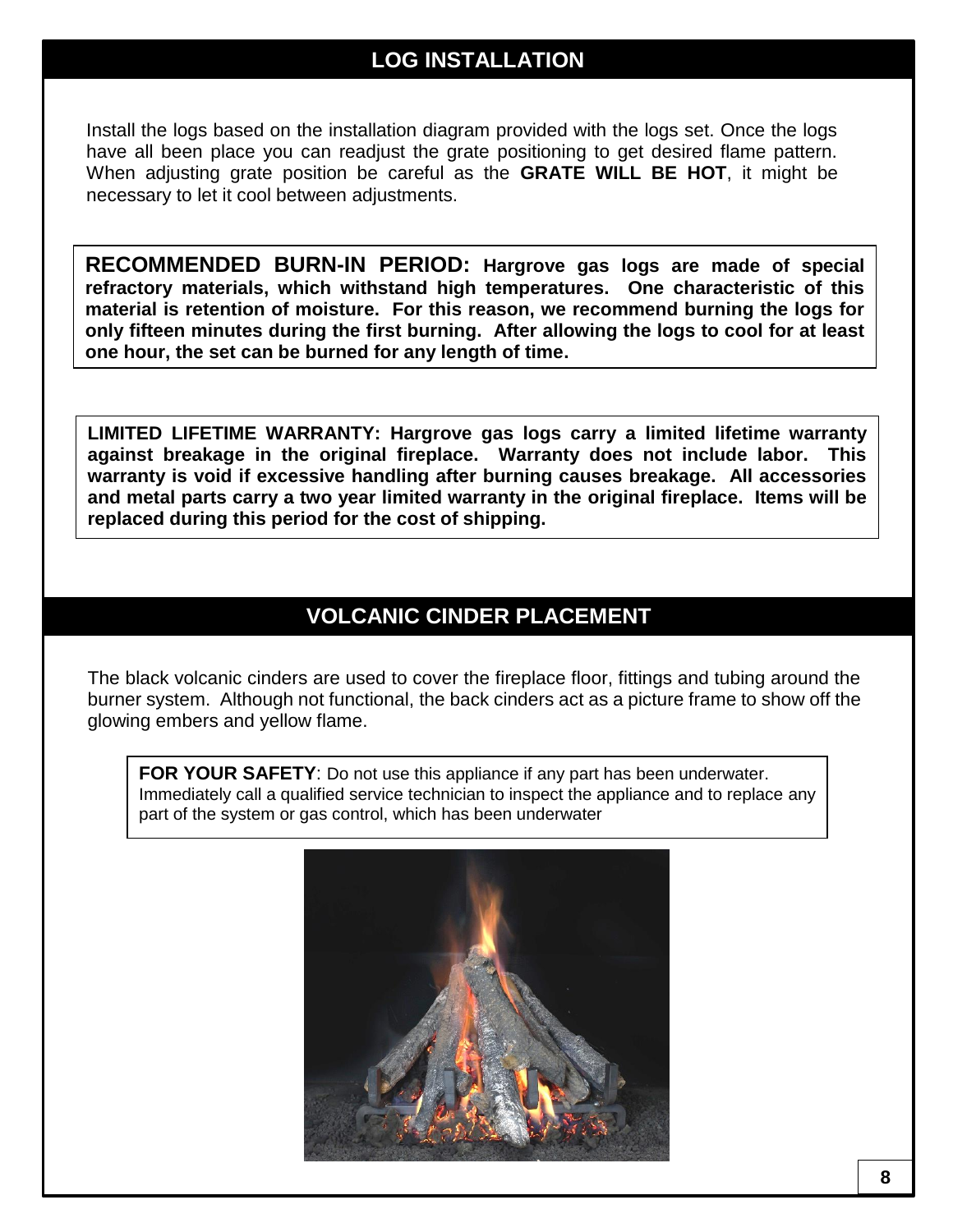### **FOR YOUR SAFETY READ BEFORE LIGHTING**

**WARNING:** If you do not follow these instructions exactly, a fire or explosion may result causing property damage, personal injury or loss of life.

- A. This appliance has a pilot, which must be lit by hand. When lighting the pilot, follow these instructions exactly.
- B. **BEFORE LIGHTING** smell all around the appliance area for gas. Be sure to smell next to the floor because some gas is heavier than air and will settle on the floor.

### **WHAT TO DO IF YOU SMELL GAS**:

- 1. Do not try to light any appliance.
- 2. Do not touch any electric switch; do not use any phone in your building.
- 3. Immediately call your gas supplier from a neighbor's phone. Follow the gas supplier's instructions.
- 4. If you cannot reach your gas supplier, call the fire department.
- C. Use only your hand to push in or turn the gas control knob. Never use tools. If the knob will not push in or turn by hand, do not try to repair it. Call a qualified service technician.
- D. Do not use this appliance if any part has been under water. Immediately call a qualified service technician to inspect the appliance and to replace any part of the control system and any gas control, which has been underwater.

### **LIGHTING INSTRUCTIONS**

- 1. STOP! Read the safety information above on this label.
- 2. Push in gas control knob slightly and turn clockwise to **"OFF".**



**NOTE: Knob cannot be turned from "PILOT" to "OFF" unless knob is pushed in slightly. Do not force.**

3. Wait five (5) minutes to clear out any gas. If you then smell gas, STOP! Follow "B" in the safety information above. If you don't smell gas, go to next step.

4. Find pilot – follow metal tube from the gas control behind the burner pan.



- 5. Turn knob on gas control counter-clockwise to **"PILOT**".
- 6. Push in control knob all the way and hold in. Immediately light the pilot with a match. Continue to hold the control knob in for about one minute after the pilot is lit. Release knob and it will pop back up. Pilot should remain lit. If it goes out, repeat steps  $3 - 7$ .
- If knob does not pop up when released, stop and immediately call your service technician or gas supplier.
- \* If the pilot will not stay lit after several tries, turn the gas control knob to **"OFF"** and call your service technician or gas supplier.
- 7. Turn gas control knob counterclockwise to **"0N".**

### **LIGHTING INSTRUCTIONS**

1. Turn knob clockwise from **"ON"** position to the **"PILOT"** position. Push in the gas control knob slightly and turn clockwise to "OFF". Do not force knob.